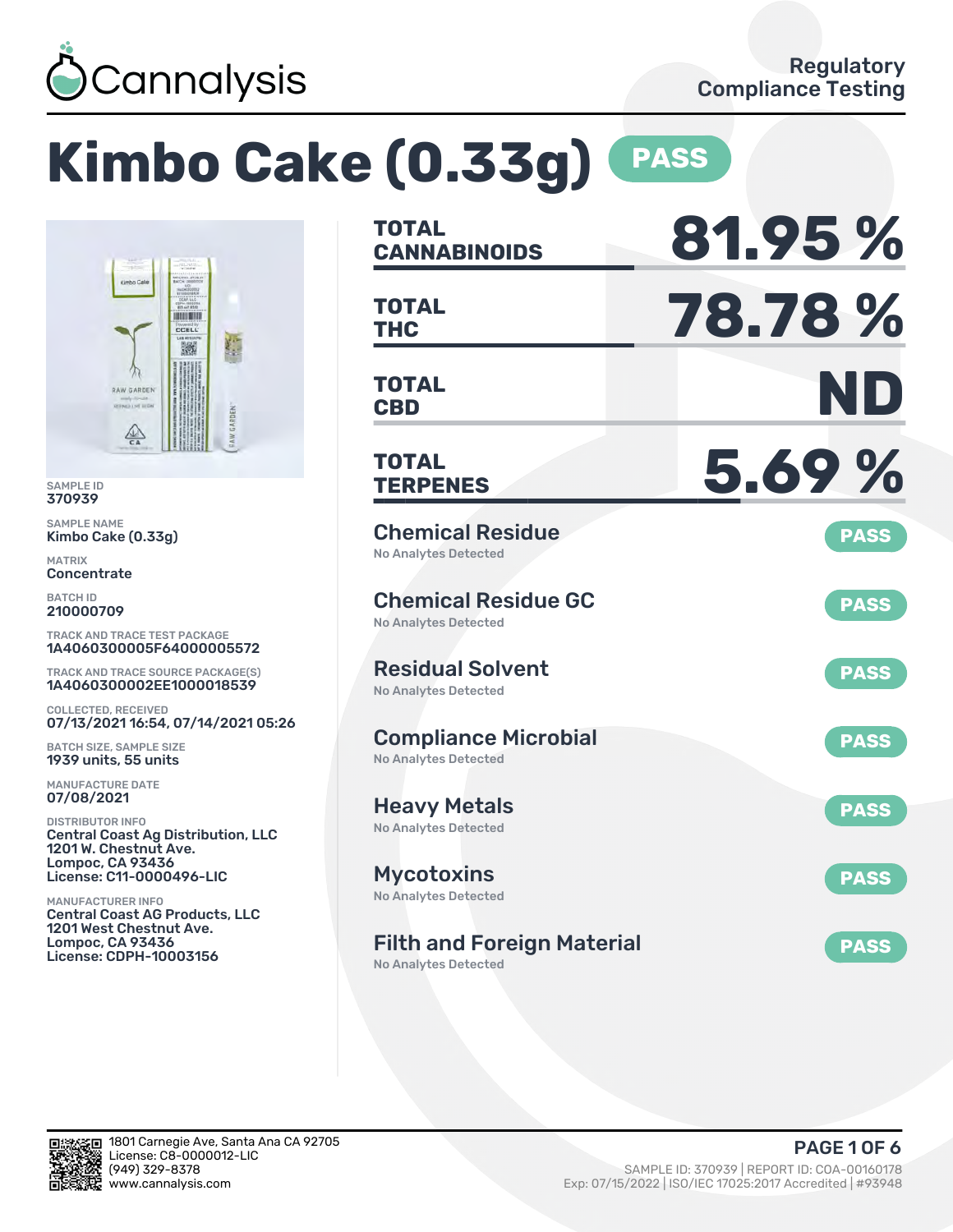

## CANNABINOID ANALYSIS

Total THC,CBD value(s) have been decarboxylated.

| TOTAL THC:          | 787.8 mg/g (78.78 %), 259.97 mg per package |
|---------------------|---------------------------------------------|
| TOTAL CBD:          | ND.                                         |
| TOTAL CANNABINOIDS: | 819.5 mg/g (81.95 %)                        |

UNIT OF MEASUREMENT: Milligrams per Gram(mg/g)

| <b>ANALYTE</b>         | <b>RESULT</b>        | LOD    | <b>LLOO</b> | <b>ANALYTE</b>   | <b>RESULT</b>        | LOD    | <b>LLOO</b> |
|------------------------|----------------------|--------|-------------|------------------|----------------------|--------|-------------|
| THCa                   | ND.                  | 0.2000 | 0.4000      | CBD <sub>v</sub> | ND                   | 0.2000 | 0.4000      |
| D9THC                  | 787.8 mg/g (78.78 %) | 0.2000 | 0.4000      | CBGa             | <b>ND</b>            | 0.2000 | 0.4000      |
| D8THC                  | ND.                  | 0.2000 | 0.4000      | CBG              | 31.72 mg/g (3.172 %) | 0.2000 | 0.4000      |
| <b>THC<sub>v</sub></b> | <b>ND</b>            | 0.2000 | 0.4000      | CBN              | ND                   | 0.2000 | 0.4000      |
| CBDa                   | <b>ND</b>            | 0.2000 | 0.4000      | CBC              | ND                   | 0.2000 | 0.4000      |
| CBD                    | <b>ND</b>            | 0.2000 | 0.4000      |                  |                      |        |             |
|                        |                      |        |             |                  |                      |        |             |

#### ADDITIONAL INFORMATION

| Method:              | SOP-TECH-001 | Sample Prepped: 07/14/2021 13:00 |                                   | Sample Approved: 07/15/2021 12:48  |  |
|----------------------|--------------|----------------------------------|-----------------------------------|------------------------------------|--|
| Instrument: UPLC-DAD |              |                                  | Sample Analyzed: 07/14/2021 13:03 | Prep-Analytical Batch: 30992-25156 |  |



## TERPENE ANALYSIS

UNIT OF MEASUREMENT: Milligrams per Gram(mg/g)

| TUTAL TERPENES: |  |
|-----------------|--|
|                 |  |
|                 |  |

TOTAL TERPENES: 56.93 mg/g (5.693 %)

| <b>ANALYTE</b>          | <b>RESULT</b>                                                                                                                                          | <b>LOD</b> | <b>LLOQ</b> | <b>ANALYTE</b>         | <b>RESULT</b>                                       | <b>LOD</b> | <b>LLOQ</b> |
|-------------------------|--------------------------------------------------------------------------------------------------------------------------------------------------------|------------|-------------|------------------------|-----------------------------------------------------|------------|-------------|
| 3-Carene                | <b>ND</b>                                                                                                                                              | 1.000      | 2.500       | Alpha bisabolol        | <ll0q< td=""><td>0.1000</td><td>0.5000</td></ll0q<> | 0.1000     | 0.5000      |
| Alpha cedrene           | <b>ND</b>                                                                                                                                              | 1.000      | 2.500       | Alpha humulene         | 1.274 mg/g $(0.1274\%)$                             | 0.5000     | 1.000       |
| Alpha pinene            | 2.848 mg/g (0.2848 %)                                                                                                                                  | 0.1000     | 1.000       | Alpha terpinene        | <b>ND</b>                                           | 0.5000     | 1.000       |
| Alpha terpineol         | <lloq< td=""><td>0.3260</td><td>0.6520</td><td>Beta caryophyllene</td><td>6.036 mg/g <math>(0.6036\%)</math></td><td>0.5000</td><td>1.000</td></lloq<> | 0.3260     | 0.6520      | Beta caryophyllene     | 6.036 mg/g $(0.6036\%)$                             | 0.5000     | 1.000       |
| Beta myrcene            | 9.469 mg/g (0.9469 %)                                                                                                                                  | 0.5000     | 1.000       | Beta pinene            | 3.839 mg/g (0.3839 %)                               | 0.6070     | 1.214       |
| Borneol                 | <b>ND</b>                                                                                                                                              | 1.000      | 2.500       | Camphene               | <b>ND</b>                                           | 0.5000     | 1.000       |
| Camphor                 | <b>ND</b>                                                                                                                                              | 0.1000     | 0.5000      | Caryophyllene oxide ND |                                                     | 0.5000     | 2.500       |
| Cedrol                  | <b>ND</b>                                                                                                                                              | 0.5000     | 1.000       | Cis geraniol           | <b>ND</b>                                           | 1.000      | 2.500       |
| Cis nerolidol           | <b>ND</b>                                                                                                                                              | 2.500      | 5.000       | Eucalyptol             | <b>ND</b>                                           | 0.1000     | 0.5000      |
| Fenchol                 | 1.202 mg/g (0.1202 %)                                                                                                                                  | 0.5000     | 1.000       | Fenchone               | <ll0q< td=""><td>0.1000</td><td>0.5000</td></ll0q<> | 0.1000     | 0.5000      |
| Gamma terpinene         | <b>ND</b>                                                                                                                                              | 0.1000     | 0.5000      | Gamma terpineol        | <b>ND</b>                                           | 0.2090     | 0.5230      |
| Geranyl acetate         | <b>ND</b>                                                                                                                                              | 0.1000     | 0.5000      | Guaiol                 | <b>ND</b>                                           | 2.500      | 5.000       |
| Isoborneol              | <b>ND</b>                                                                                                                                              | 0.5000     | 1.000       | Isopulegol             | <b>ND</b>                                           | 2.500      | 5.000       |
| Limonene                | 22.95 mg/g (2.295 %)                                                                                                                                   | 0.5000     | 2.500       | Linalool               | 3.047 mg/g $(0.3047%)$                              | 0.5000     | 1.000       |
| Menthol                 | <b>ND</b>                                                                                                                                              | 1.000      | 2.500       | Ocimene 1              | <ll0q< td=""><td>0.1550</td><td>0.3100</td></ll0q<> | 0.1550     | 0.3100      |
| Ocimene <sub>2</sub>    | $2.661$ mg/g $(0.2661\%)$                                                                                                                              | 0.3450     | 1.725       | P-cymene               | <b>ND</b>                                           | 0.5230     | 1.045       |
| P-mentha-1,5-diene ND   |                                                                                                                                                        | 0.5000     | 1.000       | Pulegone               | <b>ND</b>                                           | 0.1000     | 0.5000      |
| Sabinene                | <b>ND</b>                                                                                                                                              | 0.5000     | 1.000       | Terpinolene            | 3.608 mg/g $(0.3608\%)$                             | 0.1000     | 0.5000      |
| Trans beta farnesene ND |                                                                                                                                                        | 2.500      | 5.000       | Trans geraniol         | <b>ND</b>                                           | 0.5000     | 2.500       |
| Trans nerolidol         | <b>ND</b>                                                                                                                                              | 0.5000     | 2.500       | Valencene              | <b>ND</b>                                           | 0.5000     | 1.000       |

| <b>NALYTE</b>         | <b>RESULT</b>                                       | LOD    | LL <sub>OO</sub> |
|-----------------------|-----------------------------------------------------|--------|------------------|
| Ipha bisabolol        | <lloq< td=""><td>0.1000</td><td>0.5000</td></lloq<> | 0.1000 | 0.5000           |
| lpha humulene         | 1.274 mg/g $(0.1274\%)$                             | 0.5000 | 1.000            |
| Ipha terpinene        | <b>ND</b>                                           | 0.5000 | 1.000            |
| eta caryophyllene     | 6.036 mg/g $(0.6036\%)$                             | 0.5000 | 1.000            |
| eta pinene            | 3.839 mg/g (0.3839 %)                               | 0.6070 | 1.214            |
| amphene               | <b>ND</b>                                           | 0.5000 | 1.000            |
| aryophyllene oxide ND |                                                     | 0.5000 | 2.500            |
| is geraniol           | <b>ND</b>                                           | 1.000  | 2.500            |
| ucalyptol             | <b>ND</b>                                           | 0.1000 | 0.5000           |
| enchone               | <lloq< td=""><td>0.1000</td><td>0.5000</td></lloq<> | 0.1000 | 0.5000           |
| amma terpineol        | <b>ND</b>                                           | 0.2090 | 0.5230           |
| uaiol                 | <b>ND</b>                                           | 2.500  | 5.000            |
| sopulegol             | <b>ND</b>                                           | 2.500  | 5.000            |
| inalool               | 3.047 mg/g $(0.3047%)$                              | 0.5000 | 1.000            |
| cimene 1              | <lloq< td=""><td>0.1550</td><td>0.3100</td></lloq<> | 0.1550 | 0.3100           |
| -cymene               | <b>ND</b>                                           | 0.5230 | 1.045            |
| ulegone               | <b>ND</b>                                           | 0.1000 | 0.5000           |
| erpinolene            | $3.608$ mg/g (0.3608 %)                             | 0.1000 | 0.5000           |
| rans geraniol         | <b>ND</b>                                           | 0.5000 | 2.500            |
| alencene              | <b>ND</b>                                           | 0.5000 | 1.000            |
|                       |                                                     |        |                  |



PAGE 2 OF 6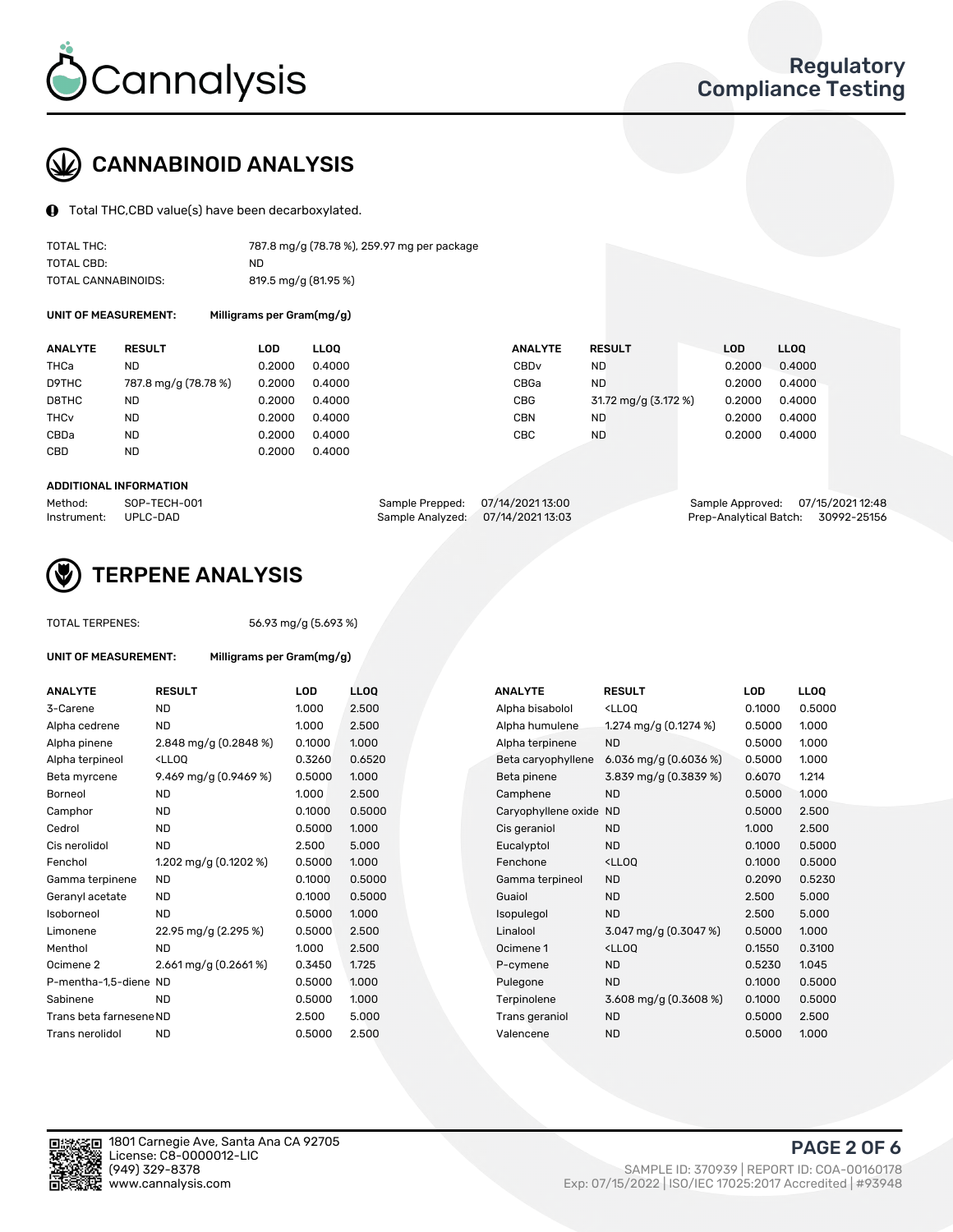

## Regulatory Compliance Testing

#### ADDITIONAL INFORMATION

Method: SOP-TECH-027 Sample Prepped: 07/14/2021 14:37 Sample Approved: 07/15/2021 11:50 Prep-Analytical Batch: 31001-25165



CHEMICAL RESIDUE ANALYSIS PASS

UNIT OF MEASUREMENT: Micrograms per Gram(ug/g)

| <b>ANALYTE</b>  | <b>RESULT</b> | LOD    | LL <sub>OO</sub> | <b>ACTION LEVEL</b> |      | <b>ANALYTE</b>      | <b>RESULT</b> | <b>LOD</b> | <b>LLOQ</b> | <b>ACTION LEVEL</b> |      |
|-----------------|---------------|--------|------------------|---------------------|------|---------------------|---------------|------------|-------------|---------------------|------|
| Abamectin       | <b>ND</b>     | 0.0200 | 0.0400           | 0.1000              | Pass | Acephate            | <b>ND</b>     | 0.0200     | 0.0400      | 0.1000              | Pass |
| Acequinocyl     | <b>ND</b>     | 0.0200 | 0.0400           | 0.1000              | Pass | Acetamiprid         | <b>ND</b>     | 0.0200     | 0.0400      | 0.1000              | Pass |
| Aldicarb        | <b>ND</b>     | 0.0200 | 0.0400           | 0.0                 | Pass | Azoxystrobin        | <b>ND</b>     | 0.0200     | 0.0400      | 0.1000              | Pass |
| Bifenazate      | <b>ND</b>     | 0.0200 | 0.0400           | 0.1000              | Pass | <b>Bifenthrin</b>   | <b>ND</b>     | 0.0200     | 0.0400      | 3.000               | Pass |
| <b>Boscalid</b> | <b>ND</b>     | 0.0200 | 0.0400           | 0.1000              | Pass | Carbarvl            | <b>ND</b>     | 0.0200     | 0.0400      | 0.5000              | Pass |
| Carbofuran      | <b>ND</b>     | 0.0200 | 0.0400           | 0.0                 | Pass | Chlorantraniliprole | <b>ND</b>     | 0.0200     | 0.0400      | 10.00               | Pass |
| Clofentezine    | <b>ND</b>     | 0.0200 | 0.0400           | 0.1000              | Pass | Coumaphos           | <b>ND</b>     | 0.0200     | 0.0400      | 0.0                 | Pass |
| Cyfluthrin      | <b>ND</b>     | 0.4000 | 1.000            | 2.000               | Pass | Cypermethrin        | <b>ND</b>     | 0.4000     | 1.000       | 1.000               | Pass |
| Daminozide      | <b>ND</b>     | 0.0200 | 0.0400           | 0.0                 | Pass | Diazinon            | <b>ND</b>     | 0.0200     | 0.0400      | 0.1000              | Pass |
| Dichlorvos      | <b>ND</b>     | 0.0200 | 0.0400           | 0.0                 | Pass | Dimethoate          | <b>ND</b>     | 0.0200     | 0.0400      | 0.0                 | Pass |
| Dimethomorph    | <b>ND</b>     | 0.0200 | 0.0400           | 2.000               | Pass | Ethoprophos         | <b>ND</b>     | 0.0200     | 0.0400      | 0.0                 | Pass |
| Etofenprox      | <b>ND</b>     | 0.0200 | 0.0400           | 0.0                 | Pass | Etoxazole           | <b>ND</b>     | 0.0200     | 0.0400      | 0.1000              | Pass |
| Fenhexamid      | <b>ND</b>     | 0.0200 | 0.0400           | 0.1000              | Pass | Fenoxycarb          | <b>ND</b>     | 0.0200     | 0.0400      | 0.0                 | Pass |
| Fenpyroximate   | <b>ND</b>     | 0.0200 | 0.0400           | 0.1000              | Pass | Fipronil            | <b>ND</b>     | 0.0400     | 0.1000      | 0.0                 | Pass |
| Flonicamid      | <b>ND</b>     | 0.0200 | 0.0400           | 0.1000              | Pass | Fludioxonil         | <b>ND</b>     | 0.0200     | 0.0400      | 0.1000              | Pass |
| Hexythiazox     | <b>ND</b>     | 0.0200 | 0.0400           | 0.1000              | Pass | Imazalil            | <b>ND</b>     | 0.0200     | 0.0400      | 0.0                 | Pass |
| Imidacloprid    | <b>ND</b>     | 0.0200 | 0.0400           | 5.000               | Pass | Kresoxim methyl     | <b>ND</b>     | 0.0200     | 0.0400      | 0.1000              | Pass |
| Malathion       | <b>ND</b>     | 0.0200 | 0.0400           | 0.5000              | Pass | Metalaxyl           | <b>ND</b>     | 0.0200     | 0.0400      | 2.000               | Pass |
| Methiocarb      | <b>ND</b>     | 0.0200 | 0.0400           | 0.0                 | Pass | Methomyl            | <b>ND</b>     | 0.0200     | 0.0400      | 1.000               | Pass |
| Mevinphos       | <b>ND</b>     | 0.0200 | 0.0400           | 0.0                 | Pass | Myclobutanil        | <b>ND</b>     | 0.0200     | 0.0400      | 0.1000              | Pass |
| Naled           | <b>ND</b>     | 0.0200 | 0.0400           | 0.1000              | Pass | Oxamyl              | <b>ND</b>     | 0.0200     | 0.0400      | 0.5000              | Pass |
| Paclobutrazol   | <b>ND</b>     | 0.0200 | 0.0400           | 0.0                 | Pass | Permethrins         | <b>ND</b>     | 0.0400     | 0.1000      | 0.5000              | Pass |
| Phosmet         | <b>ND</b>     | 0.0200 | 0.0400           | 0.1000              | Pass | Piperonyl butoxide  | <b>ND</b>     | 0.0200     | 0.0400      | 3.000               | Pass |
| Prallethrin     | <b>ND</b>     | 0.0200 | 0.0400           | 0.1000              | Pass | Propiconazole       | <b>ND</b>     | 0.0200     | 0.0400      | 0.1000              | Pass |
| Propoxur        | <b>ND</b>     | 0.0200 | 0.0400           | 0.0                 | Pass | Pyrethrins          | <b>ND</b>     | 0.0200     | 0.0400      | 0.5000              | Pass |
| Pyridaben       | <b>ND</b>     | 0.0200 | 0.0400           | 0.1000              | Pass | Spinetoram          | <b>ND</b>     | 0.0200     | 0.0400      | 0.1000              | Pass |
| Spinosad        | <b>ND</b>     | 0.0300 | 0.0700           | 0.1000              | Pass | Spiromesifen        | <b>ND</b>     | 0.0200     | 0.0400      | 0.1000              | Pass |
| Spirotetramat   | <b>ND</b>     | 0.0200 | 0.0400           | 0.1000              | Pass | Spiroxamine         | <b>ND</b>     | 0.0200     | 0.0400      | 0.0                 | Pass |
| Tebuconazole    | <b>ND</b>     | 0.0200 | 0.0400           | 0.1000              | Pass | Thiacloprid         | <b>ND</b>     | 0.0200     | 0.0400      | 0.0                 | Pass |
| Thiamethoxam    | <b>ND</b>     | 0.0200 | 0.0400           | 5.000               | Pass | Trifloxystrobin     | <b>ND</b>     | 0.0200     | 0.0400      | 0.1000              | Pass |

#### ADDITIONAL INFORMATION

Method: SOP-TECH-002 Sample Prepped: 07/14/2021 14:14 Sample Approved: 07/15/2021 17:19<br>Instrument: LC-MS/MS Sample Analyzed: 07/14/2021 15:21 Prep-Analytical Batch: 31005-25171 Prep-Analytical Batch: 31005-25171

PAGE 3 OF 6

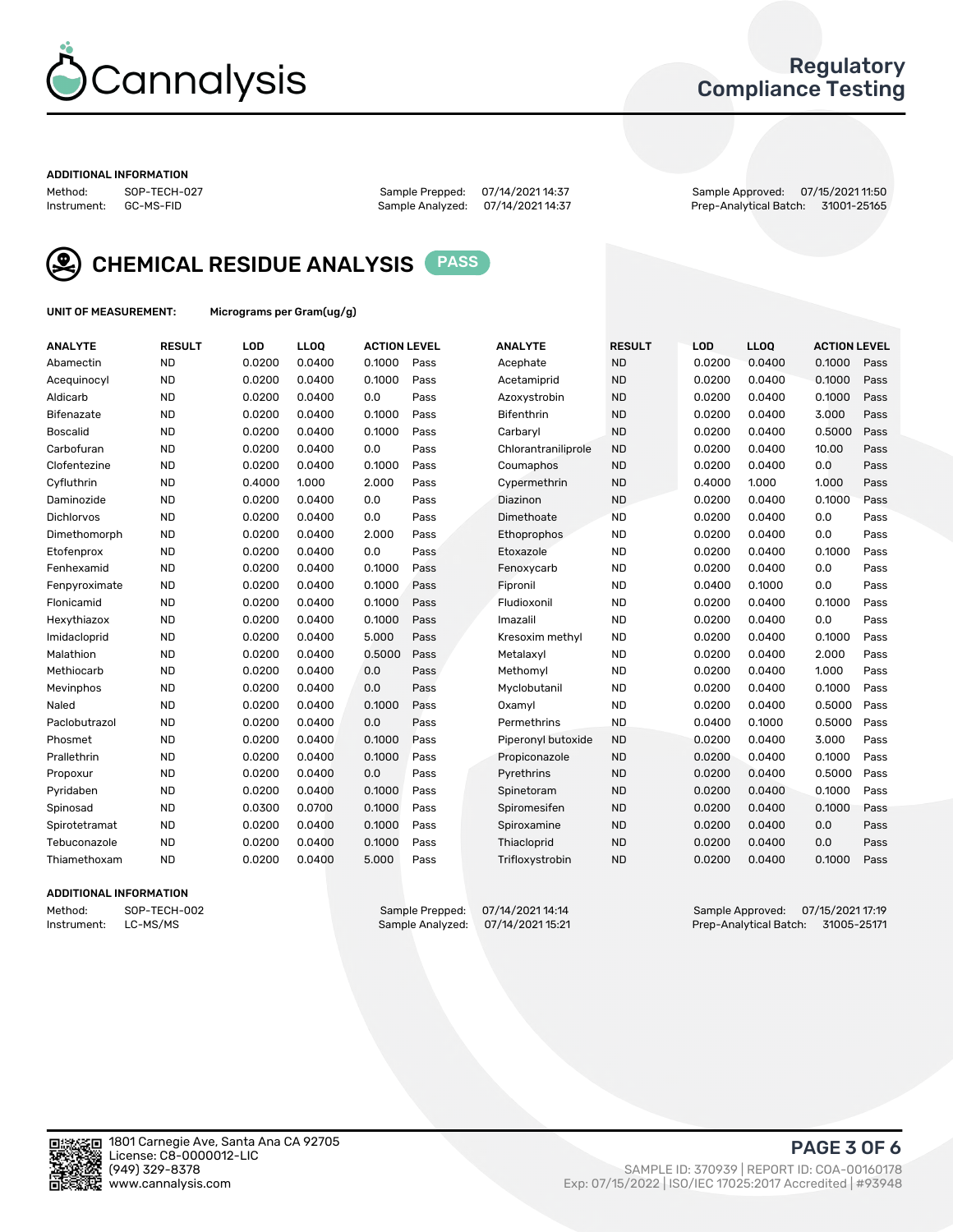

## CHEMICAL RESIDUE GC ANALYSIS PASS

| UNIT OF MEASUREMENT: | Micrograms per |
|----------------------|----------------|
|                      |                |

Gram(ug/g)

| <b>ANALYTE</b>                | <b>RESULT</b>            | LOD    | <b>LLOO</b> | <b>ACTION LEVEL</b> |                                     | <b>ANALYTE</b>                       | <b>RESULT</b> | LOD              | <b>LLOO</b>            | <b>ACTION LEVEL</b>             |      |
|-------------------------------|--------------------------|--------|-------------|---------------------|-------------------------------------|--------------------------------------|---------------|------------------|------------------------|---------------------------------|------|
| Captan                        | <b>ND</b>                | 0.1000 | 0.2000      | 0.7000              | Pass                                | Chlordane                            | <b>ND</b>     | 0.0109           | 0.0136                 | 0.0                             | Pass |
| Methyl parathion              | <b>ND</b>                | 0.0400 | 0.1000      | 0.0                 | Pass                                | <b>PCNB</b>                          | <b>ND</b>     | 0.0200           | 0.0400                 | 0.1000                          | Pass |
| Chlorfenapyr                  | <b>ND</b>                | 0.0800 | 0.1000      | 0.0                 | Pass                                | Chlorpyrifos                         | <b>ND</b>     | 0.0800           | 0.1000                 | 0.0                             | Pass |
|                               |                          |        |             |                     |                                     |                                      |               |                  |                        |                                 |      |
| <b>ADDITIONAL INFORMATION</b> |                          |        |             |                     |                                     |                                      |               |                  |                        |                                 |      |
| Method:<br>Instrument:        | SOP-TECH-010<br>GC-MS/MS |        |             |                     | Sample Prepped:<br>Sample Analyzed: | 07/14/2021 14:15<br>07/14/2021 15:22 |               | Sample Approved: | Prep-Analytical Batch: | 07/15/2021 15:06<br>31006-25172 |      |

## RESIDUAL SOLVENT ANALYSIS PASS

UNIT OF MEASUREMENT: Micrograms per Gram(ug/g)

| <b>ANALYTE</b>       | <b>RESULT</b> | LOD    | <b>LLOO</b> | <b>ACTION LEVEL</b> |      | <b>ANALYTE</b>           | <b>RESULT</b> | LOD    | LLOO  | <b>ACTION LEVEL</b> |      |
|----------------------|---------------|--------|-------------|---------------------|------|--------------------------|---------------|--------|-------|---------------------|------|
| Acetone              | <b>ND</b>     | 50.00  | 100.0       | 5000                | Pass | Acetonitrile             | <b>ND</b>     | 50.00  | 100.0 | 410.0               | Pass |
| Benzene              | <b>ND</b>     | 0.5000 | 1.000       | 1.000               | Pass | <b>Butane</b>            | <b>ND</b>     | 50.00  | 100.0 | 5000                | Pass |
| Chloroform           | <b>ND</b>     | 0.5000 | 1.000       | 1.000               | Pass | Ethanol                  | <b>ND</b>     | 50.00  | 100.0 | 5000                | Pass |
| <b>Ethyl Acetate</b> | <b>ND</b>     | 50.00  | 100.0       | 5000                | Pass | <b>Ethyl Ether</b>       | <b>ND</b>     | 50.00  | 100.0 | 5000                | Pass |
| Ethylene oxide       | <b>ND</b>     | 0.5000 | 1.000       | 1.000               | Pass | Heptane                  | <b>ND</b>     | 50.00  | 100.0 | 5000                | Pass |
| Hexane               | <b>ND</b>     | 50.00  | 100.0       | 290.0               | Pass | <b>Isopropyl Alcohol</b> | <b>ND</b>     | 50.00  | 100.0 | 5000                | Pass |
| Methanol             | <b>ND</b>     | 50.00  | 100.0       | 3000                | Pass | Methylene chloride       | <b>ND</b>     | 0.5000 | 1.000 | 1.000               | Pass |
| Pentane              | <b>ND</b>     | 50.00  | 100.0       | 5000                | Pass | Propane                  | <b>ND</b>     | 50.00  | 200.0 | 5000                | Pass |
| Toluene              | <b>ND</b>     | 50.00  | 100.0       | 890.0               | Pass | Xvlenes                  | <b>ND</b>     | 50.08  | 100.0 | 2170                | Pass |
| Trichloroethylene    | <b>ND</b>     | 0.5000 | 1.000       | 1.000               | Pass | 1.2-Dichloroethane       | <b>ND</b>     | 0.5000 | 1.000 | 1.000               | Pass |

#### ADDITIONAL INFORMATION

Method: SOP-TECH-021 Sample Prepped: 07/14/2021 16:08 Sample Approved: 07/15/2021 09:27<br>Sample Analyzed: 07/14/2021 16:20 Prep-Analytical Batch: 31000-25175 Prep-Analytical Batch: 31000-25175



UNIT OF MEASUREMENT: Cycle Threshold (Ct)

| <b>ANALYTE</b>                        | <b>RESULT</b>          | LOD   | <b>LLOO</b> |     | <b>ACTION LEVEL</b>                 | <b>ANALYTE</b> | <b>RESULT</b> | LOD   | LL <sub>00</sub> |     | <b>ACTION LEVEL</b> |  |
|---------------------------------------|------------------------|-------|-------------|-----|-------------------------------------|----------------|---------------|-------|------------------|-----|---------------------|--|
| A.fumigatus                           | <b>ND</b>              | 33.00 | 0.0         | 0.0 | Pass                                | A. flavus      | <b>ND</b>     | 33.00 | 0.0              | 0.0 | Pass                |  |
| A. niger                              | <b>ND</b>              | 33.00 | 0.0         | 0.0 | Pass                                | A. terreus     | <b>ND</b>     | 33.00 | 0.0              | 0.0 | Pass                |  |
| <b>STEC</b>                           | <b>ND</b>              | 33.00 | 0.0         | 0.0 | Pass                                | Salmonella spp | <b>ND</b>     | 33.00 | 0.0              | 0.0 | Pass                |  |
|                                       | ADDITIONAL INFORMATION |       |             |     |                                     |                |               |       |                  |     |                     |  |
| SOP-TECH-016, SOP-TECH-022<br>Method: |                        |       |             |     | 07/15/2021 07:11<br>Sample Prepped: |                |               |       | Sample Approved: |     | 07/15/2021 13:26    |  |

Instrument: qPCR **Sample Analyzed: 07/15/2021 07:15** Prep-Analytical Batch: 31017-25184

PAGE 4 OF 6

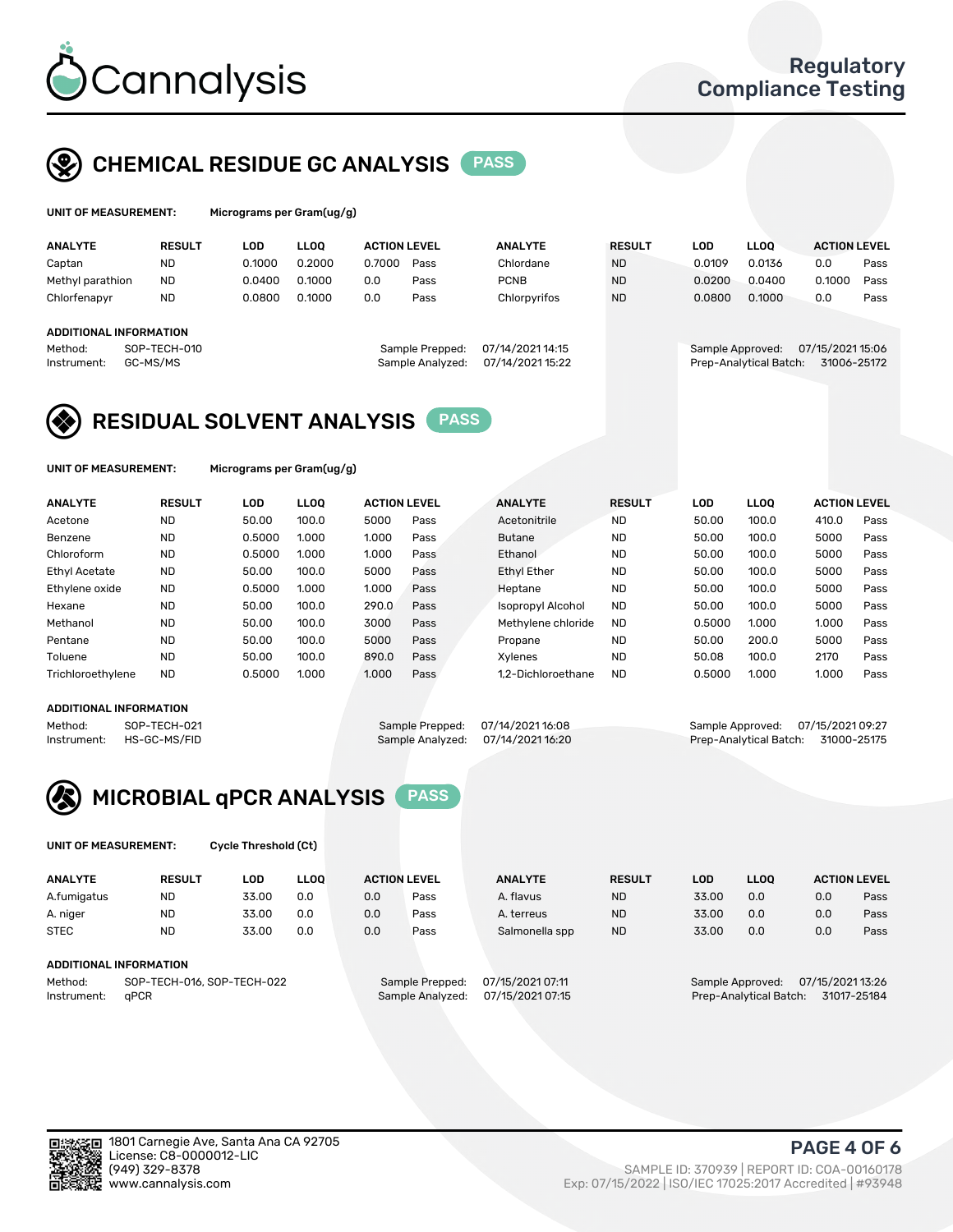



| UNIT OF MEASUREMENT:          |                            | Micrograms per Gram(ug/g) |             |                     |  |                  |               |            |                        |                     |      |
|-------------------------------|----------------------------|---------------------------|-------------|---------------------|--|------------------|---------------|------------|------------------------|---------------------|------|
| <b>ANALYTE</b>                | <b>RESULT</b>              | <b>LOD</b>                | <b>LLOO</b> | <b>ACTION LEVEL</b> |  | <b>ANALYTE</b>   | <b>RESULT</b> | <b>LOD</b> | <b>LLOQ</b>            | <b>ACTION LEVEL</b> |      |
| Arsenic                       | <b>ND</b>                  | 0.0120                    | 0.1000      | 0.2000<br>Pass      |  | Cadmium          | <b>ND</b>     | 0.0072     | 0.0500                 | 0.2000              | Pass |
| Lead                          | <b>ND</b>                  | 0.0068                    | 0.0500      | 0.5000<br>Pass      |  | Mercury          | <b>ND</b>     | 0.0060     | 0.0500                 | 0.1000              | Pass |
| <b>ADDITIONAL INFORMATION</b> |                            |                           |             |                     |  |                  |               |            |                        |                     |      |
| Method:                       | SOP-TECH-013               |                           |             | Sample Prepped:     |  | 07/14/2021 11:25 |               |            | Sample Approved:       | 07/14/2021 17:22    |      |
| Instrument:                   | ICP-MS                     |                           |             | Sample Analyzed:    |  | 07/14/2021 13:45 |               |            | Prep-Analytical Batch: | 30991-25160         |      |
| (*)                           | <b>MYCOTOXINS ANALYSIS</b> |                           |             | <b>PASS</b>         |  |                  |               |            |                        |                     |      |

UNIT OF MEASUREMENT: Micrograms per Kilogram(ug/kg)

| <b>ANALYTE</b>          | <b>RESULT</b>                | LOD   | <b>LLOO</b> | <b>ACTION LEVEL</b> |      | <b>ANALYTE</b> | <b>RESULT</b> | LOD   | <b>LLOO</b> | <b>ACTION LEVEL</b> |      |  |  |
|-------------------------|------------------------------|-------|-------------|---------------------|------|----------------|---------------|-------|-------------|---------------------|------|--|--|
| Aflatoxin B1            | <b>ND</b>                    | 1.000 | 2.000       |                     | N/A  | Aflatoxin B2   | <b>ND</b>     | 2.000 | 5.000       |                     | N/A  |  |  |
| Aflatoxin G1            | <b>ND</b>                    | 2.000 | 5.000       |                     | N/A  | Aflatoxin G2   | <b>ND</b>     | 2.000 | 5.000       |                     | N/A  |  |  |
| <b>Total Aflatoxins</b> | <b>ND</b>                    | 10.00 | 14.00       | 20.00               | Pass | Ochratoxin A   | <b>ND</b>     | 1.000 | 2.000       | 20.00               | Pass |  |  |
|                         |                              |       |             |                     |      |                |               |       |             |                     |      |  |  |
|                         | 1.0.017101111111700111171011 |       |             |                     |      |                |               |       |             |                     |      |  |  |

#### ADDITIONAL INFORMATION

Method: SOP-TECH-020 Sample Prepped: 07/14/2021 16:09 Sample Approved: 07/15/2021 09:30 Instrument: LC-MS/MS Sample Analyzed: 07/14/2021 17:40 Prep-Analytical Batch: 31016-25178

# FILTH & FOREIGN MATERIAL ANALYSIS PASS

UNIT OF MEASUREMENT: Filth and Foreign Matter (%, #/3g)

| <b>ANALYTE</b>                                              | <b>RESULT</b> | LOD | <b>LLOO</b> | <b>ACTION LEVEL</b>                 |                                      | <b>ANALYTE</b> | <b>RESULT</b> | LOD | LLOO                                                                          | <b>ACTION LEVEL</b> |      |
|-------------------------------------------------------------|---------------|-----|-------------|-------------------------------------|--------------------------------------|----------------|---------------|-----|-------------------------------------------------------------------------------|---------------------|------|
| IF RH ME                                                    | <b>ND</b>     | 0.0 | 0.0         | 1.000                               | Pass                                 | <b>IFM</b>     | <b>ND</b>     | 0.0 | 0.0                                                                           | 25.00               | Pass |
| Mold                                                        | <b>ND</b>     | 0.0 | 0.0         | 25.00                               | Pass                                 | <b>SSCD</b>    | <b>ND</b>     | 0.0 | 0.0                                                                           | 25.00               | Pass |
| <b>ADDITIONAL INFORMATION</b>                               |               |     |             |                                     |                                      |                |               |     |                                                                               |                     |      |
| SOP-TECH-009<br>Method:<br>Instrument:<br>Visual Inspection |               |     |             | Sample Prepped:<br>Sample Analyzed: | 07/14/2021 14:54<br>07/14/2021 14:55 |                |               |     | 07/14/2021 15:01<br>Sample Approved:<br>Prep-Analytical Batch:<br>31010-25166 |                     |      |